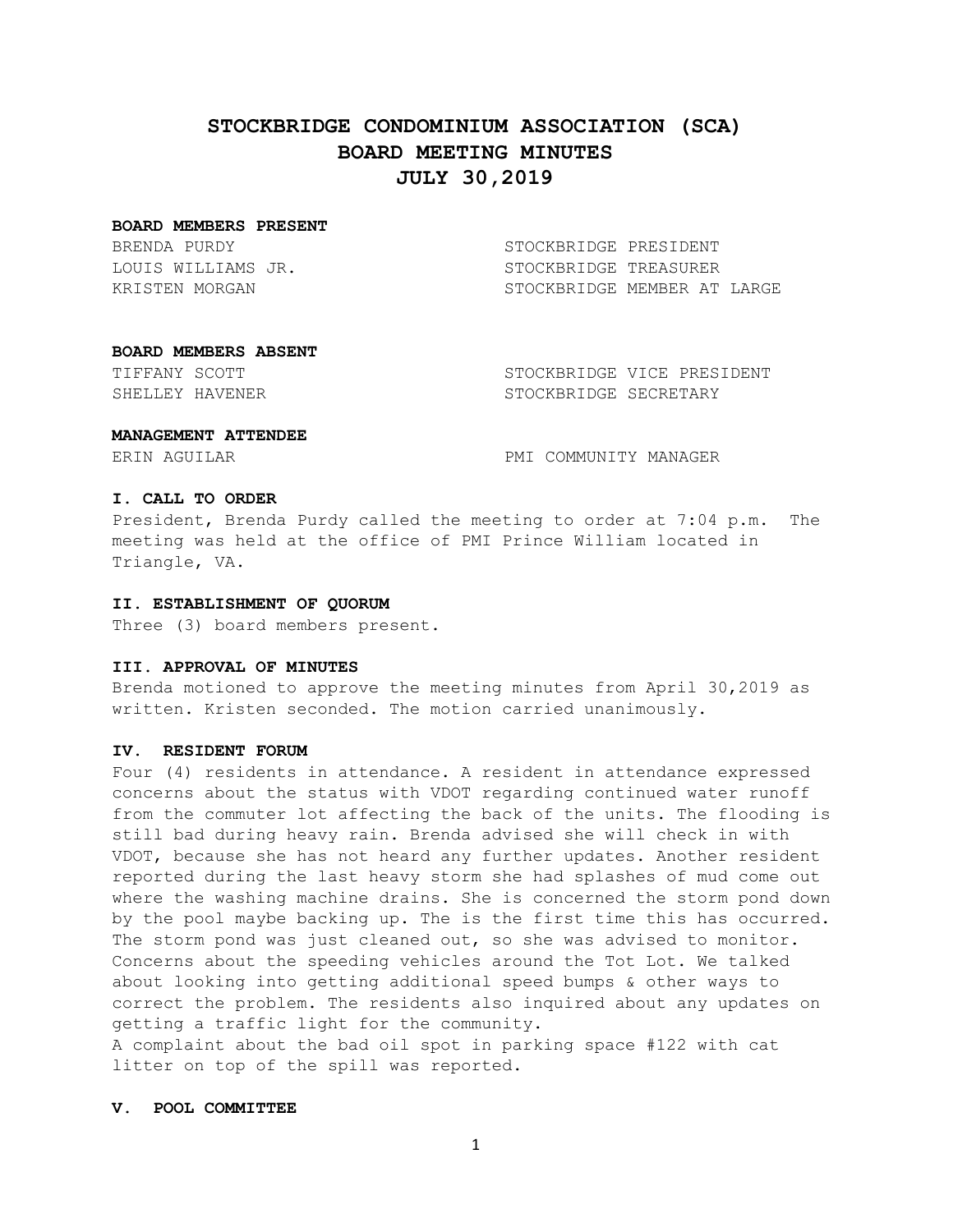No pool committee held.

## **VI. MANAGEMENT REPORT**

The balances in the Association's bank accounts as of 07/30/19 are as follows: Stockbridge Operating account: \$37,660.45. Stockbridge Savings account: \$158,868.35. Stockbridge Money Market account: \$41,300.53. Stockbridge/Ashmere Operating account: \$114,316.77. Stockbridge/Ashmere Money Market account: \$5,287.93. Stockbridge/Ashmere Savings account: \$49,335.56.

Goldklang has provided the draft copy of transition audit & 2018 taxes. Finalized copies will be provided when available for signature. The Tot Lot proposal has been received  $\&$  the down payment is due soon awaiting timeline for installation date.

#### **VII. UNFINISHED BUSINESS**

Follow up reinspection of the property to be scheduled followed by hearings. Review of parking policy resolution changes will be postponed until the annual board meeting in October. Carlos is going to go around & look at the sidewalks & railings that he needs to fix. He will give us proposal for what it will cost to repair. Painting of bay roof hoods on the upper units & repainting of railings to be determined for next spring. Tot Lot installation scheduling updates.

## **VIII. NEW BUSINESS**

Kristen motioned to approve the architectural request at #4237 Stockbridge Dr. for the owner to replace deck wood with trek at her expense. Louis seconded. The motion carried unanimously. 2020 draft budget changes were discussed, but due to time constraints it was found to call a special board meeting to finish the 2020 budget on September 3, 2019 at 6:30 p.m.

President, Brenda Purdy, adjourned open session at 7:28 p.m.

## **IX. EXECUTIVE SESSION**

Executive session was called to order at 7:30 p.m. Executive session was adjourned at 7:55 p.m.

The board moved to give SBC109 30 days to remove tarp from the deck & fence, remove plywood inside the backyard fence, & provide letter of documentation the dogs are therapy animals.